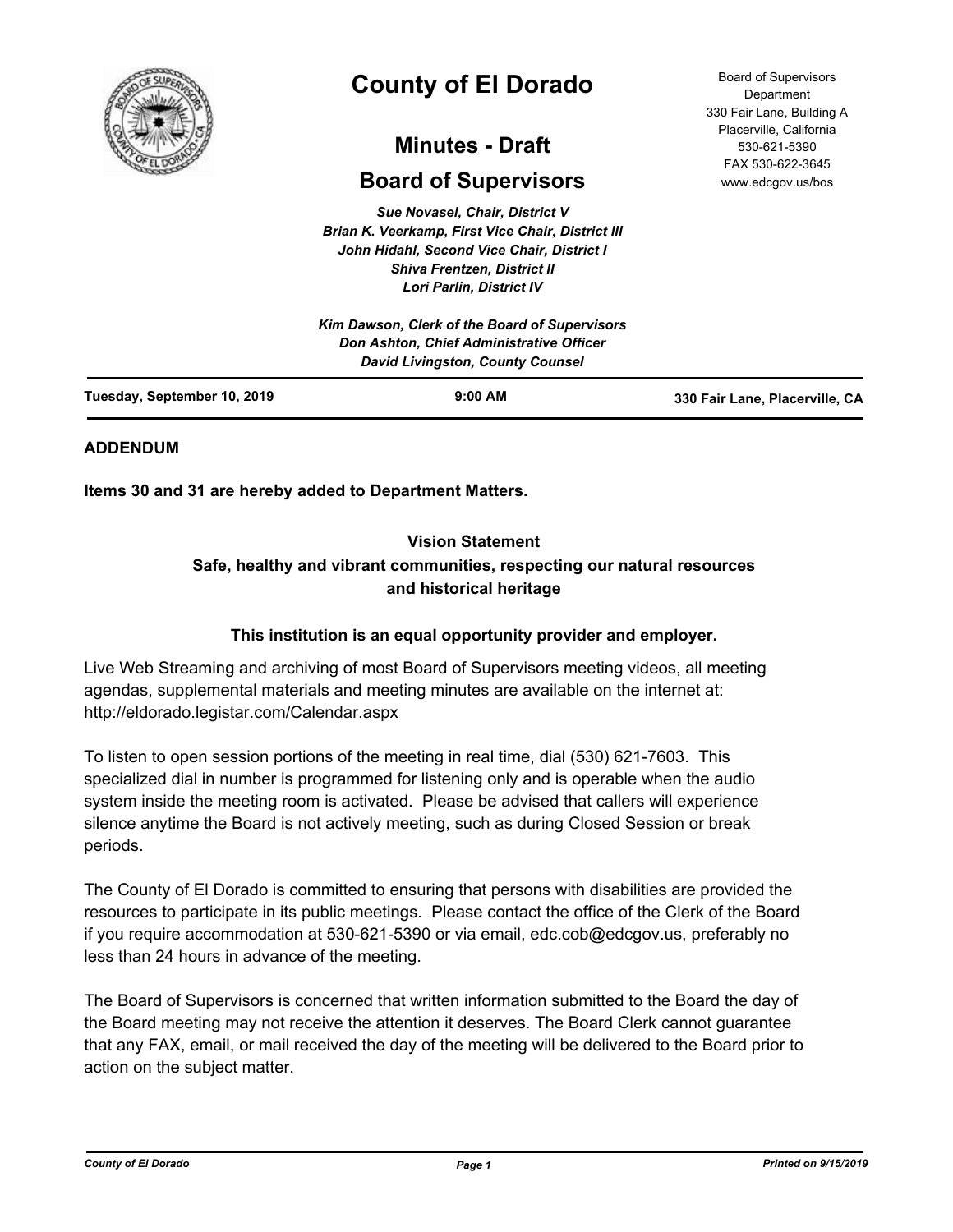The Board meets simultaneously as the Board of Supervisors and the Board of Directors of the Air Quality Management District, In-Home Supportive Services, Public Housing Authority, Redevelopment Agency and other Special Districts.

For Purposes of the Brown Act § 54954.2 (a), the numbered items on this Agenda give a brief description of each item of business to be transacted or discussed. Recommendations of the staff, as shown, do not prevent the Board from taking other action.

Materials related to an item on this Agenda submitted to the Board of Supervisors after distribution of the agenda packet are available for inspection during normal business hours in the public viewing packet located in Building A, 330 Fair Lane, Placerville or in the Board Clerk's Office located at the same address. Such documents are also available on the Board of Supervisors' Meeting Agenda webpage subject to staff's ability to post the documents before the meeting.

## **PROTOCOLS FOR PUBLIC COMMENT**

Public comment will be received at designated periods as called by the Board Chair.

Public comment on items scheduled for Closed Session will be received before the Board recesses to Closed Session.

Except with the consent of the Board, individuals shall be allowed to speak to an item only once.

On December 5, 2017, the Board adopted the following protocol relative to public comment periods. The Board adopted minor revisions to the protocol on February 26, 2019, incorporated herein:

Time for public input will be provided at every Board of Supervisors meeting. Individuals will have three minutes to address the Board. Individuals authorized by organizations will have three minutes to present organizational positions and perspectives and may request additional time, up to five minutes. At the discretion of the Board, time to speak by any individual may be extended.

Public comment on certain agenda items designated and approved by the Board may be treated differently with specific time limits per speaker or a limit on the total amount of time designated for public comment. It is the intent of the Board that quasi-judicial matters have additional flexibility depending upon the nature of the issue. It is the practice of the Board to allocate 20 minutes for public comment during Open Forum and for each agenda item to be discussed. (Note: Unless designated on the agenda, there is no Open Forum period during Special Meetings.)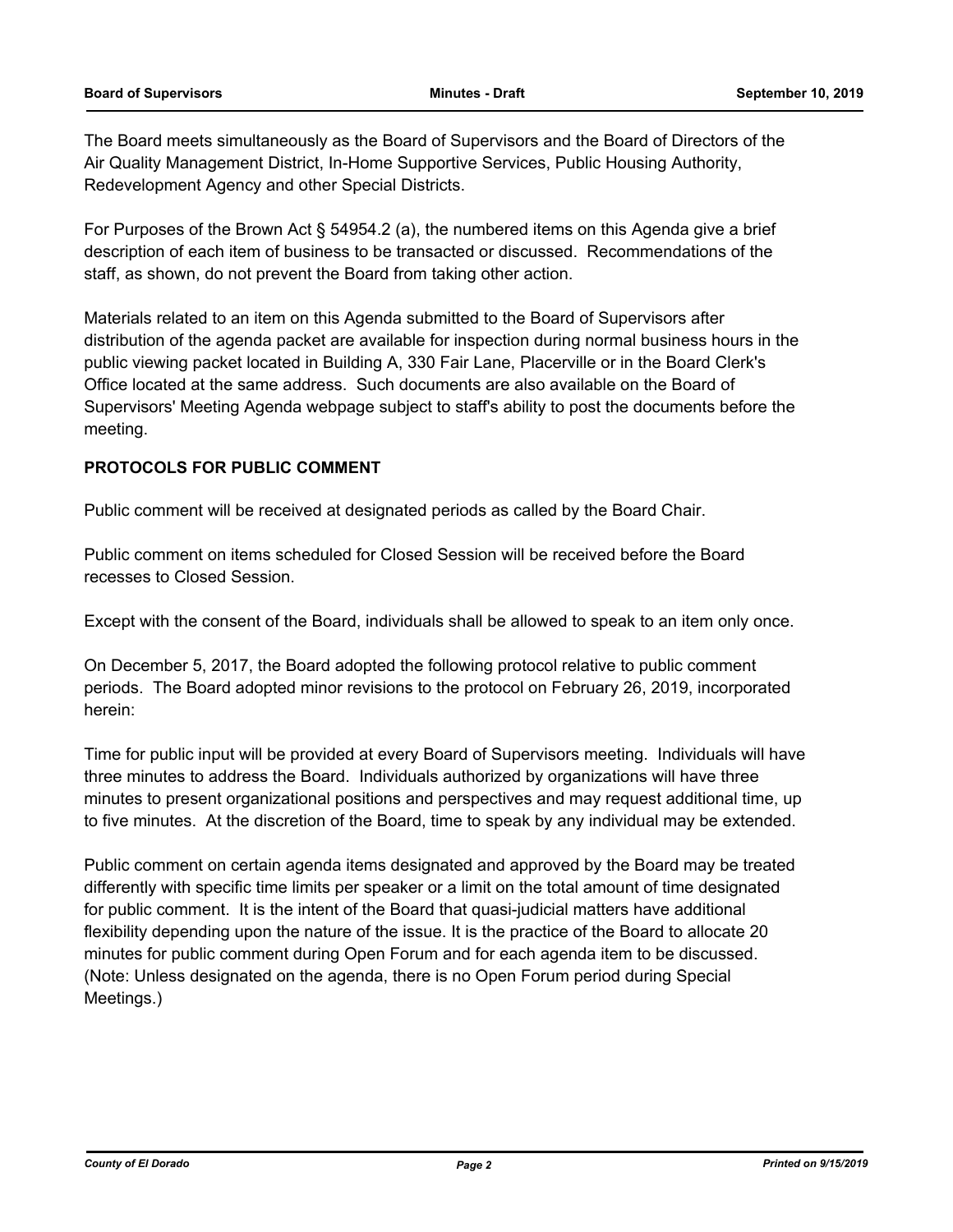Individual Board members may ask clarifying questions but will not engage in substantive dialogue with persons providing input to the Board.

If a person providing input to the Board creates a disruption by refusing to follow Board guidelines, the Chair of the Board may take the following actions:

Step 1. Request the person adhere to Board guidelines. If the person refuses, the Chair may turn off the speaker's microphone.

Step 2. If the disruption continues, the Chair may order a recess of the Board meeting.

Step 3. If the disruption continues, the Chair may order the removal of the person from the Board meeting.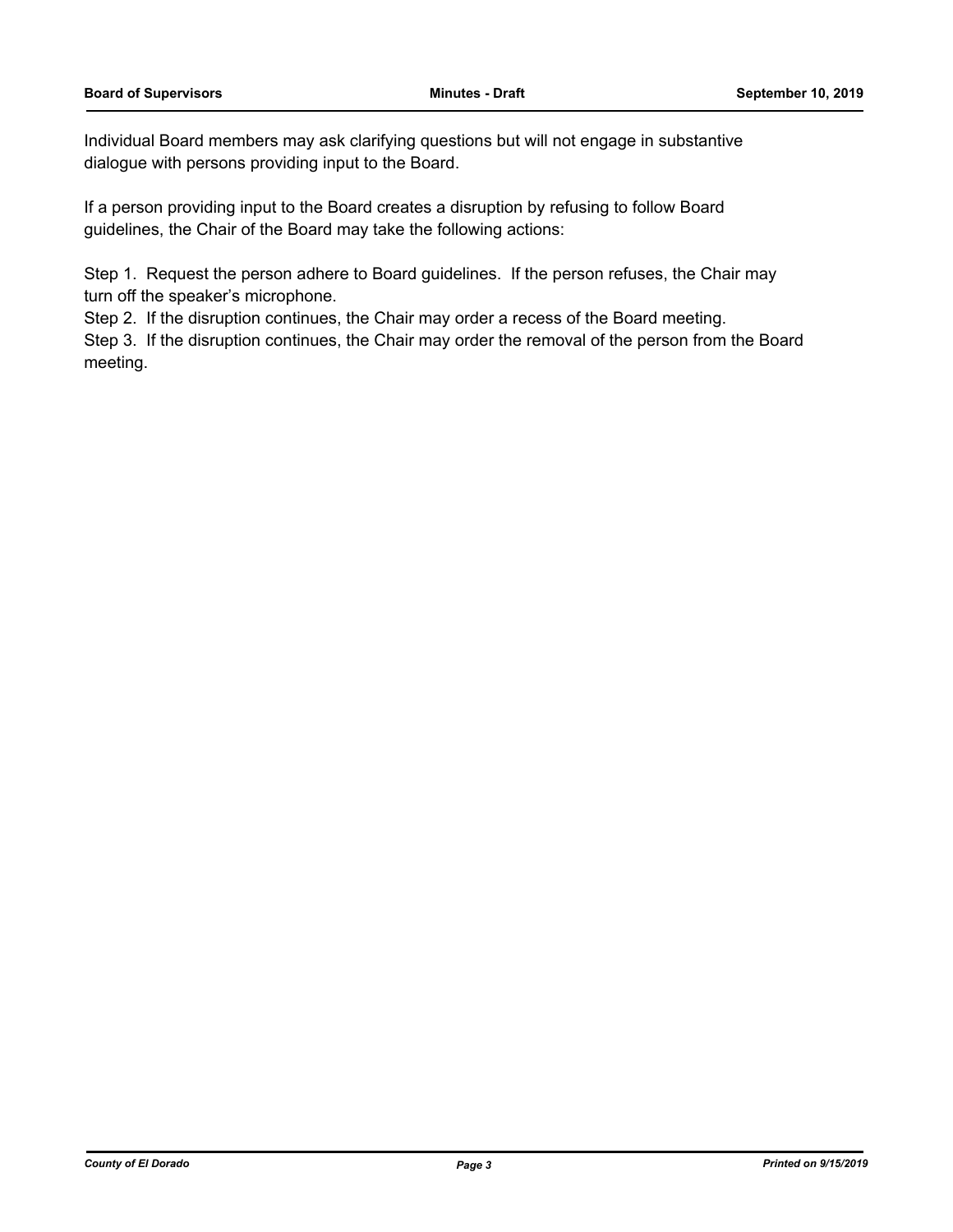#### **9:00 A.M. - CALLED TO ORDER**

Present: 5 - Supervisor Veerkamp, Supervisor Frentzen, Supervisor Novasel, Supervisor Hidahl and Supervisor Parlin

#### **INVOCATION AND PLEDGE OF ALLEGIANCE TO THE FLAG**

**Pastor Craig Klatt of the Camino Adventist Church gave the Invocation. Supervisor Novasel led the Pledge of Allegiance to the Flag.**

#### **ADOPTION OF THE AGENDA AND APPROVAL OF CONSENT CALENDAR**

**A motion was made by Supervisor Frentzen, seconded by Supervisor Hidahl to Adopt the Agenda and Approve the Consent Calendar with the following change:**

**Supervisor Parlin abstained from item 4.**

**Yes:** 5 - Veerkamp, Frentzen, Novasel, Hidahl and Parlin

The Board may make any necessary additions, deletions or corrections to the agenda including moving items to or from the Consent Calendar and adopt the agenda and the Consent Calendar with one single vote. A Board member may request an item be removed from the Consent Calendar for discussion and separate Board action. At the appropriate time as called by the Board Chair, members of the public may make a comment on matters on the Consent Calendar prior to Board action.

### **OPEN FORUM**

*Public Comment: L. Knutson, D. Schaffer, M. Lane, T. Kayes, S. Taylor, K. Greenwood*

#### **19-1392** OPEN FORUM (See Attachment)

Open Forum is an opportunity for members of the public to address the Board of Supervisors on subject matter that is not on their meeting agenda and within their jurisdiction. Public comments during Open Forum are limited to three minutes per person. Individuals authorized by organizations will have three minutes to present organizational positions and perspectives and may request additional time, up to five minutes. The total amount of time reserved for Open Forum is 20 Minutes.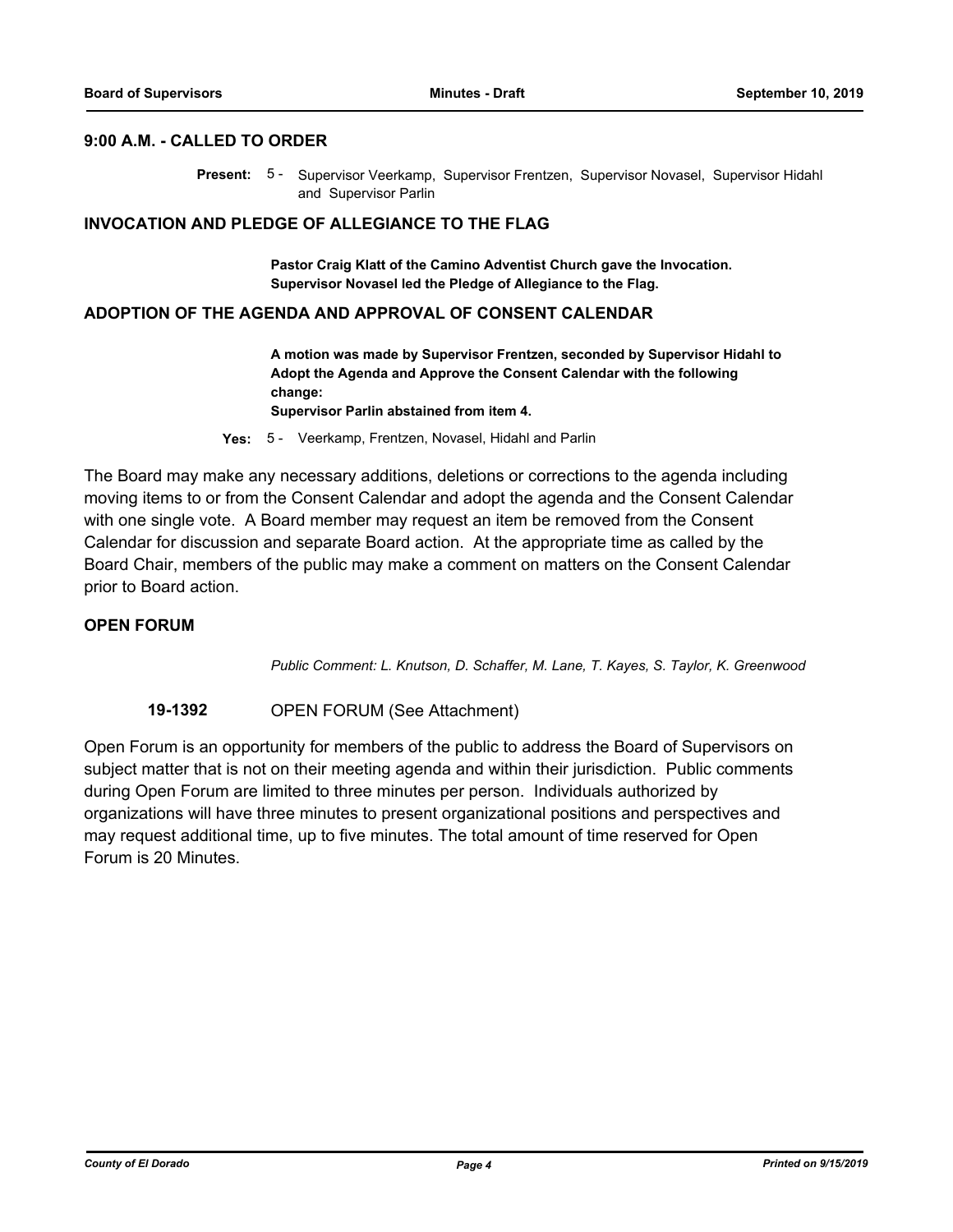### **CONSENT CALENDAR**

**1. 19-1336** Clerk of the Board recommending the Board approve the Minutes from the regular meeting of August 27, 2019 and the special meeting of September 6, 2019.

**This matter was Approved on the Consent Calendar.**

#### **GENERAL GOVERNMENT - CONSENT ITEMS**

**2. 19-1186** Ad Hoc Cannabis Committee, in coordination with the Chief Administrative Office, recommending the Board approve the **Final Passage** (Second Reading) of Ordinance **5107** pertaining to Section 130.14.280 of Title 130, Article 9 of the El Dorado County Ordinance Code entitled "Taxation of Commercial Cannabis Activities" renumbered in Chapter 22 of Title 3, with amendments. (Cont. 8/27/19, Item 46)

**Ordinance 5107 was Adopted upon Approval of the Consent Calendar.**

**3. 16-0305** Chief Administrative Office recommending the Board find that a state of emergency continues to exist in El Dorado County as a result of unprecedented tree mortality due to drought conditions and related bark beetle infestations. (Cont. 8/27/19, Item 3)

**This matter was Approved on the Consent Calendar.**

**4. 19-1296** Chief Administrative Office recommending the Board: 1) Order the Auditor-Controller to disburse \$147,310.23 to the El Dorado Hills Community Services District from its park and recreation development impact mitigation fee account for fee program administration and expenditures related to the Bass Lake Community Park, Kalithea Park, and Valley View Park; and 2) Order the Auditor-Controller to disburse \$8,250 to the Mosquito Fire Protection District from its fire development impact mitigation fee account as reimbursement for the District's Impact Fee Nexus Study.

**FUNDING: Development Impact Fees.** 

**This matter was Approved on the Consent Calendar. Supervisor Parlin abstained from this matter.**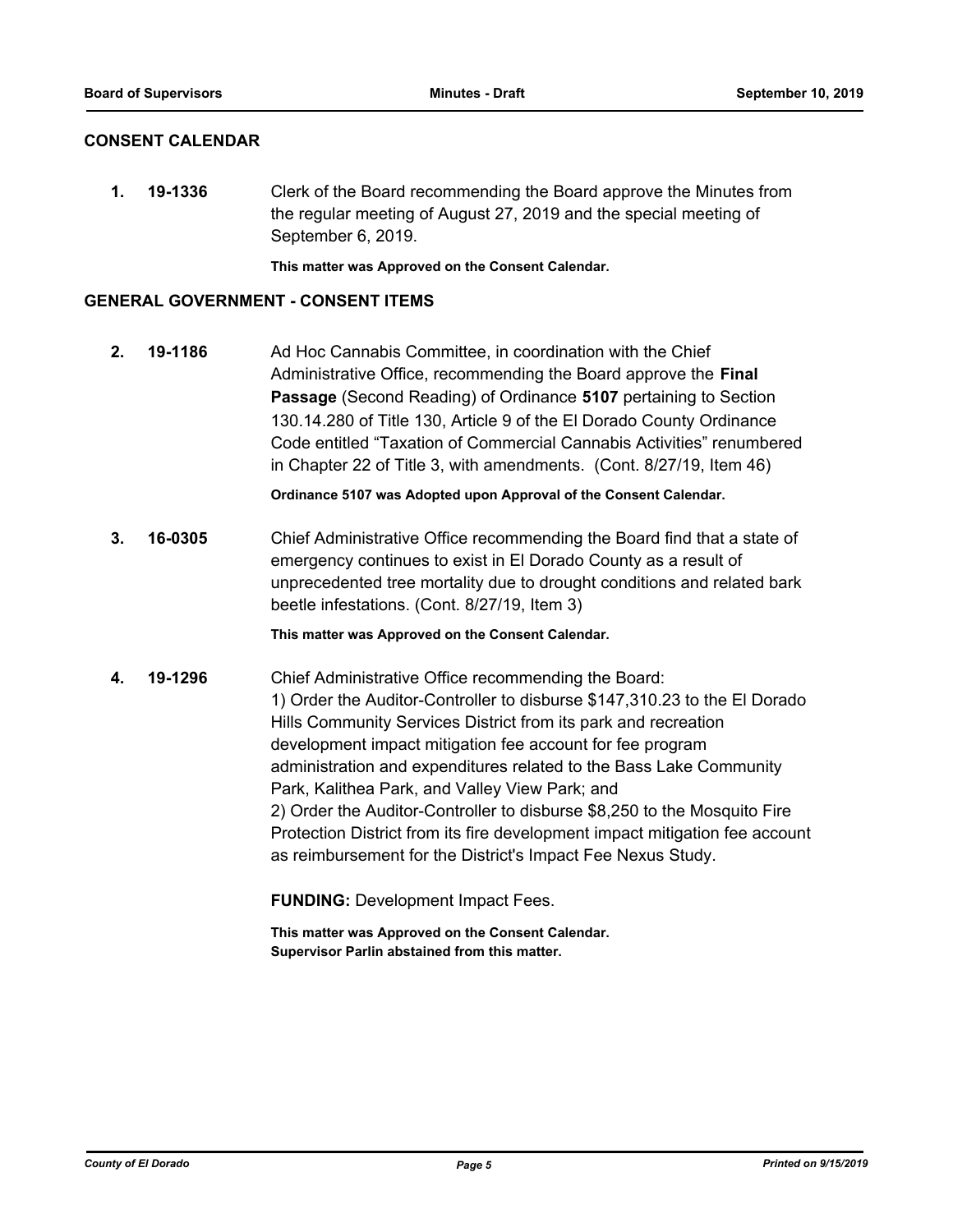**5. 19-1244** Chief Administrative Office, Procurement and Contracts Division, recommending the Board declare a service weapon as surplus and approve the sale of the weapon to retired Sheriff Deputy Scott Crawford.

> **FUNDING:** The Sheriff's Office Armory will receive the funds paid by the retired employee.

**This matter was Approved on the Consent Calendar.**

**6. 19-1338** Director of Human Resources and Chief Administrative Officer recommending the Board approve and authorize the Chair to sign Resolution **147-2019** to increase the Director of Information Technologies salary range, effective the first pay period following adoption.

> **FUNDING:** General Fund with partial cost recovery in future years through the A-87 Cost Plan.

> **Resolution 147-2019 was Adopted upon Approval of the Consent Calendar.**

**7. 19-1284** Human Resources Department recommending the Board: 1) Approve the bargaining unit designation change for one Applications Analyst I allocation (position 2583) in the Information Technologies Department from Professional (PL) to Confidential (CO); 2) Approve the bargaining unit designation change for one Applications Analyst II allocation (position 2596) in the Information Technologies Department from CO to PL; and 3) Adopt and authorize the chair to sign Resolution **144-2019** to change the bargaining unit designations as noted above.

## **FUNDING:** N/A

**This matter was Approved and Resolution 144-2019 was Adopted upon Approval of the Consent Calendar.**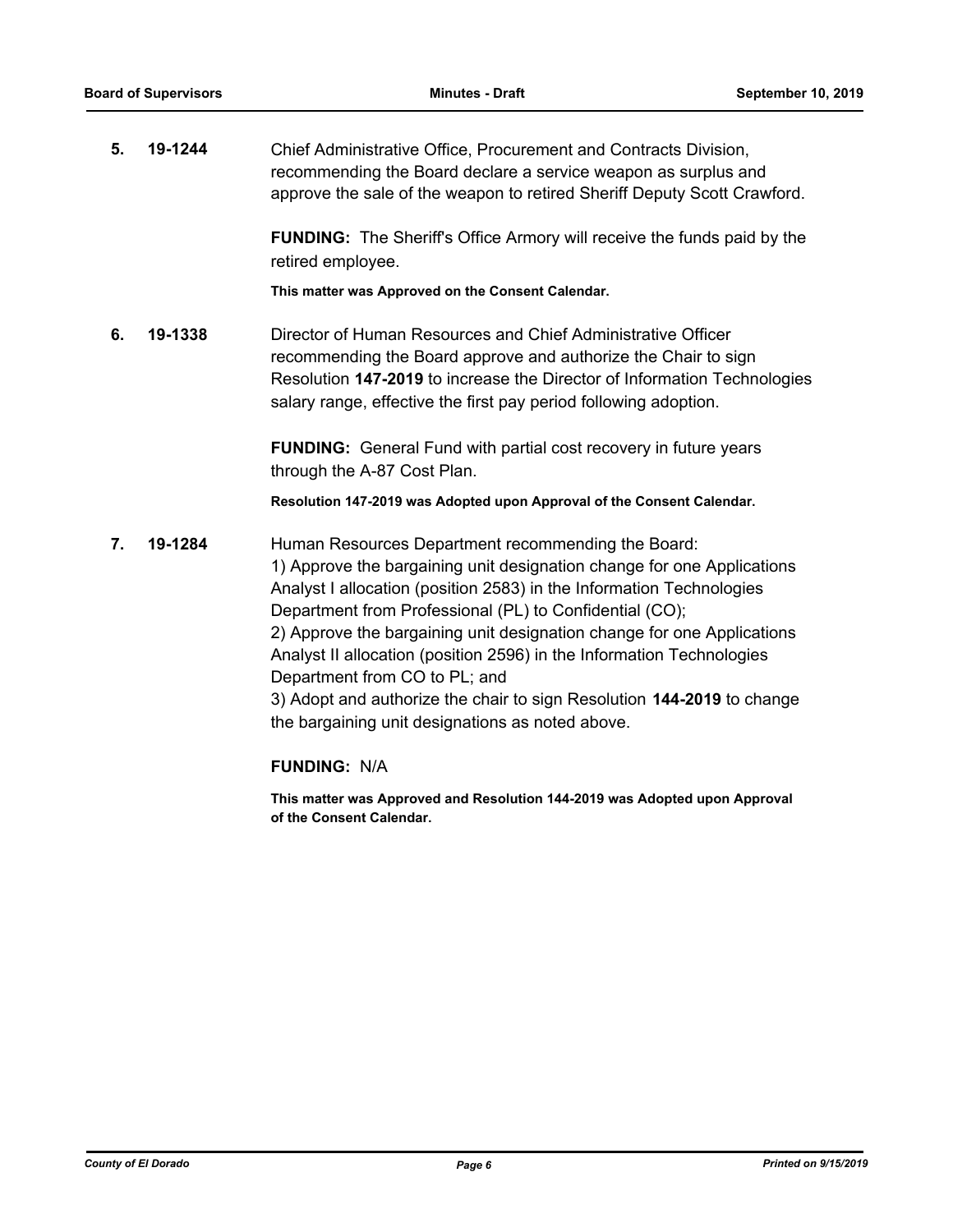| 8.  | 19-1291 | Human Resources Department recommending the Board:<br>1) Make findings that it is more feasible and economical to engage an<br>outside contractor for the provision of specialized personnel services in<br>accordance with Ordinance 3.13.040;<br>2) Approve and authorize the Purchasing Agent to execute Agreement<br>3509 with Weintraub Tobin Chediak Coleman Grodin Law Corporation for<br>personnel investigations and mediation services on an "as requested"<br>basis for a total amount not-to-exceed \$210,000 and for a term of three<br>(3) years from the date of final execution; and<br>3) Authorize the Purchasing Agent to execute Amendments which do not<br>increase the maximum obligation or term of the Agreement.                                                         |
|-----|---------|---------------------------------------------------------------------------------------------------------------------------------------------------------------------------------------------------------------------------------------------------------------------------------------------------------------------------------------------------------------------------------------------------------------------------------------------------------------------------------------------------------------------------------------------------------------------------------------------------------------------------------------------------------------------------------------------------------------------------------------------------------------------------------------------------|
|     |         | <b>FUNDING:</b> General Fund and non-General Fund.                                                                                                                                                                                                                                                                                                                                                                                                                                                                                                                                                                                                                                                                                                                                                |
|     |         | This matter was Approved on the Consent Calendar.                                                                                                                                                                                                                                                                                                                                                                                                                                                                                                                                                                                                                                                                                                                                                 |
| 9.  | 19-1294 | Human Resources Department recommending the Board adopt and<br>authorize the Chair to sign Resolution 145-2019 to approve the salary<br>increase for the classification of Social Services Supervisor I.                                                                                                                                                                                                                                                                                                                                                                                                                                                                                                                                                                                          |
|     |         | <b>FUNDING:</b> 30% open federal funding, 60% 2011 Realignment, and 10%<br>1991 Realignment.                                                                                                                                                                                                                                                                                                                                                                                                                                                                                                                                                                                                                                                                                                      |
|     |         | Resolution 145-2019 was Adopted upon Approval of the Consent Calendar.                                                                                                                                                                                                                                                                                                                                                                                                                                                                                                                                                                                                                                                                                                                            |
| 10. | 19-1287 | Human Resources Department recommending the Board consider:<br>1) Make findings that it is more feasible and economical to engage an<br>outside contractor for the provision of specialized personnel services in<br>accordance with Ordinance 3.13.040;<br>2) Approve and authorize the Chair to sign Agreement 4198 with<br>Cooperative Personnel Services dba CPS HR Consulting to provide<br>specialized testing and scoring services for selected personnel<br>recruitments on an "as requested" basis, for the period of three (3) years<br>from October 1, 2019 through September 30, 2022, for a total not to<br>exceed the amount of \$120,000; and<br>2) Authorize the Purchasing Agent to execute Amendments which do not<br>increase the maximum obligation or term of the Agreement. |
|     |         | <b>FUNDING: General Fund.</b>                                                                                                                                                                                                                                                                                                                                                                                                                                                                                                                                                                                                                                                                                                                                                                     |

**This matter was Approved on the Consent Calendar.**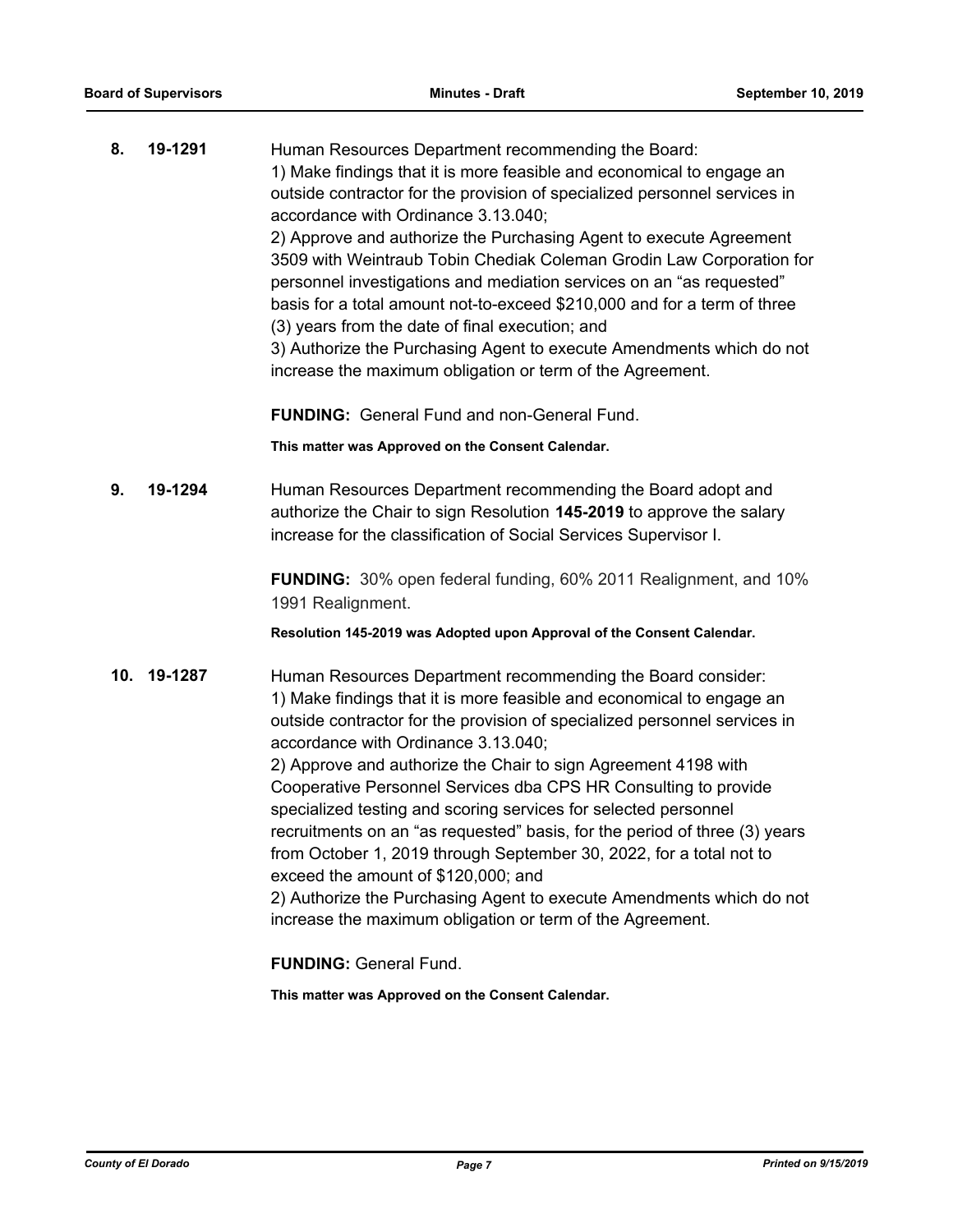**11. 19-1310** Supervisor Veerkamp recommending the Board make the following appointment to the Diamond Springs-El Dorado Community Advisory Committee: Appoint Maria Samaniego Taylor, Member, Term Expiration 9/10/2023.

**This matter was Approved on the Consent Calendar.**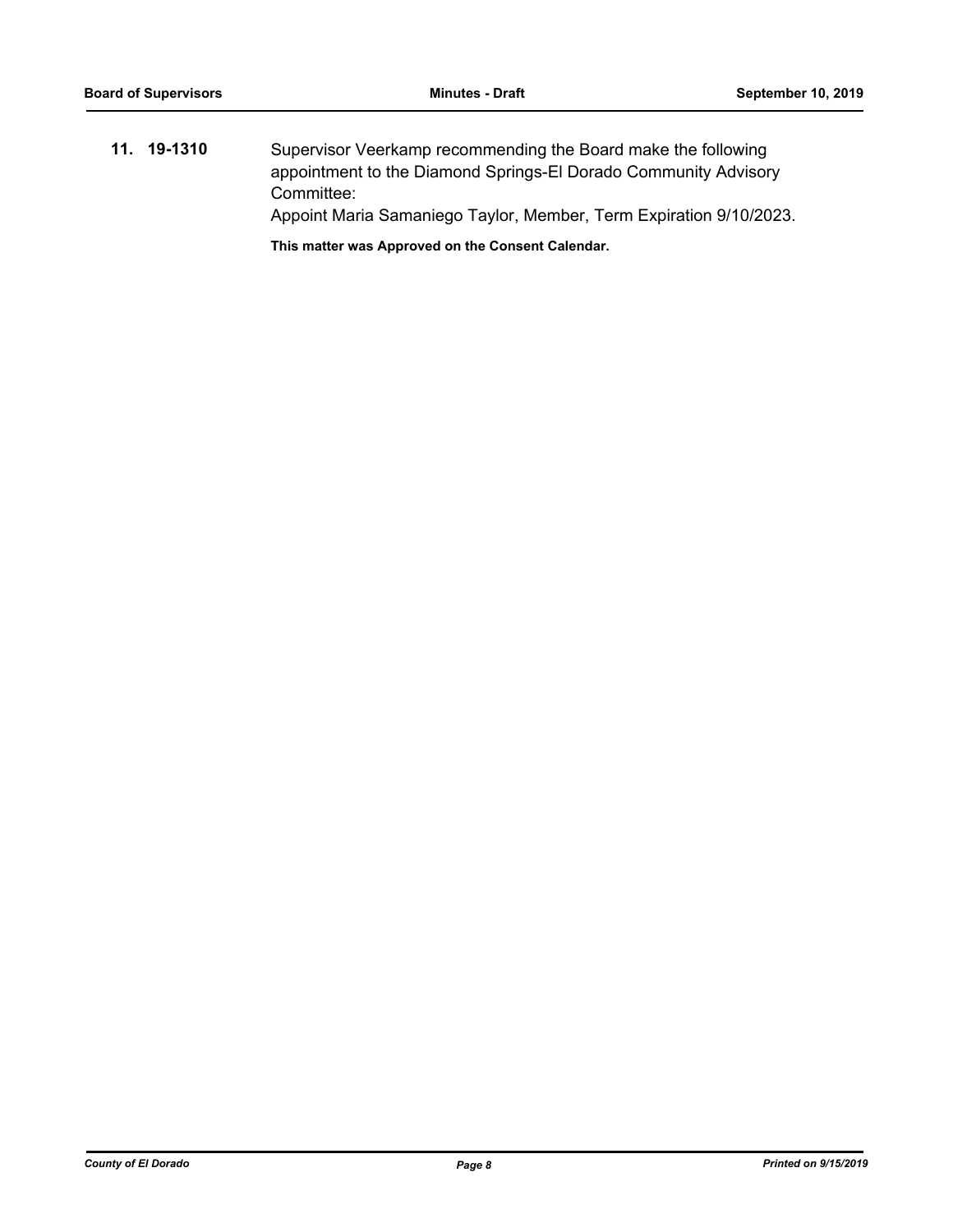#### **LAND USE AND DEVELOPMENT - CONSENT ITEMS**

**12. 19-1158** Department of Transportation recommending the Board consider the following for acquiring right of way for the Industrial Drive/Missouri Flat Road-Signalization Project CIP 73366/36105053 (Project): 1) Approve and authorize the Chair to sign the Acquisition Agreement for Public Purposes and the Certificates of Acceptance accepting a Grant Deed, Temporary Construction Easement, and Public Utility Easement from Irene Mazzoni, a single woman, for Assessor's Parcel Number 329-260-01. The Fee and Easement acquisitions provide right-of-way necessary to construct the Project, at a cost of \$31,500; 2) Authorize the Director of Transportation, or designee, to execute the escrow instructions and any other related escrow documents pertaining to the transaction, including payment of title and escrow fees, which are estimated to be \$2,500; and 3) Authorize the Director of Transportation, or designee to extend the date of closure of escrow upon mutual agreement of both parties if necessary. **FUNDING:** Tribe Funds (14%), General Fund (54%), and Accumulative Capital Outlay Funds (32%). **This matter was Approved on the Consent Calendar. 13. 19-1212** Department of Transportation recommending the Board consider the following: 1) Approve and authorize the Chair to sign the Notice of Acceptance with MKD Construction, Inc., for the White Meadow Road and Peavine Ridge Road Storm Damage Repair Project, CIP 78711/36102025, Contract 2771; and 2) Approve and authorize the Clerk of the Board to release the Payment and Performance Bonds to the Surety upon notification from the Department of Transportation, after the one-year guarantee period. **FUNDING:** Federal Emergency Management Agency (FEMA) and California Office of Emergency Services (Cal OES) to fund up to 93.75% of eligible project costs related to initial storm damage (change order five expenses are not FEMA or Cal OES eligible). Contract Change Order Five expenses will be funded by the State Transportation Block Grant Exchange Funds for repairs not related to initial storm damage. **This matter was Approved on the Consent Calendar.**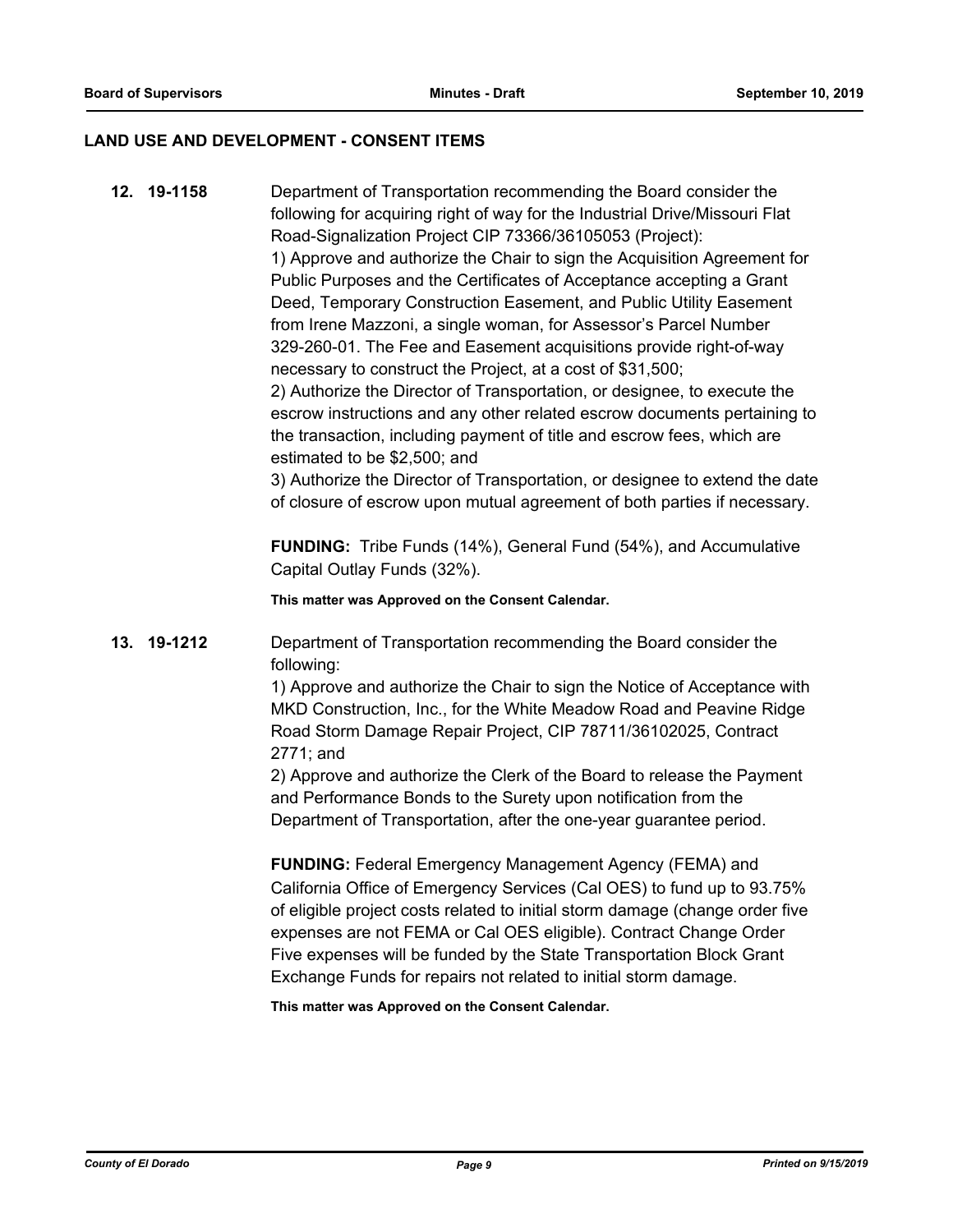**14. 19-1152** Planning Commission recommending the Board approve the **Final Passage** (Second Reading) of Ordinances **5109**, **5110**, and **5111** for proposed amendments (Attachments C, E, and G) to Title 130 Zoning Ordinance for the voter-enacted Measures N, P, Q, R, and S, which authorized the permitting and regulation of commercial cannabis activities in the County (OR19-0001) and adoption and passage of Ordinance **5112** (Attachment 2B). Planning Commission recommending the Board take the following actions:

> 1) Find that the adoption of the proposed amendments to sections 130.14.290 (Measure N), 130.14.300 (Measure P), 130.14.310 (Measure Q), 130.14.320 (Measure R), and 130.14.330 (Measure S) and the corresponding updates to the matrix of allowed uses in the Title 130 Zoning Ordinance are not subject to the California Environmental Quality Act (CEQA) pursuant to Business and Professions Code section 26055(h);

> 2) Recommend approval of the following amendments and ordinances: a) Section 130.14.290 of Title 130, Article 9 of the El Dorado County Ordinance Code entitled "Commercial Cannabis Activities Permitting and Enforcement" renumbered as Section 130.41.100 of Title 130, Article 4, with amendments (Ordinance 5109);

> b) Section 130.14.300 of Title 130, Article 9 of the El Dorado County Ordinance Code entitled "Outdoor and Mixed-Light Cultivation of Recreational Adult Use Cannabis" renumbered as Section 130.41.200 of Title 130, Article 4, re-titled "Outdoor and Mixed-Light Cultivation of Commercial Cannabis," with amendments (Ordinance 5110); and c) Section 130.14.320 of Title 130, Article 9 of the El Dorado County Ordinance Code entitled "Retail Sale, Commercial Distribution, and Commercial Indoor Cultivation of Cannabis for Medicinal Use" renumbered as Section 130.41.300 of Title 130, Article 4, re-titled "Retail Sale, Distribution, Indoor Cultivation, Laboratory Testing, and Manufacturing of Commercial Cannabis," with amendments (Ordinance 5111); and

d) Ordinance 5112, which updates to the matrix of allowed uses in the Title 130 Zoning Ordinance consistent with the amendments in Ordinances 5110 and 5111.

3) Recommend repeal of:

a) Section 130.14.270 of Title 130, Article 9 of the El Dorado County Ordinance entitled "Commercial Cannabis Activities";

b) Section 130.14.310 of Title 130, Article 9 of the El Dorado County Ordinance Code entitled "Outdoor and Mixed-Light Cultivation of Recreational Adult Use Cannabis"; and

c) Section 130.14.330 of Title 130, Article 9 of the El Dorado County Ordinance Code entitled, "Retail Sale, Commercial Distribution, and Commercial Indoor Cultivation of Cannabis for Recreational Adult Use." (Cont. 8/27/2019, Item 47)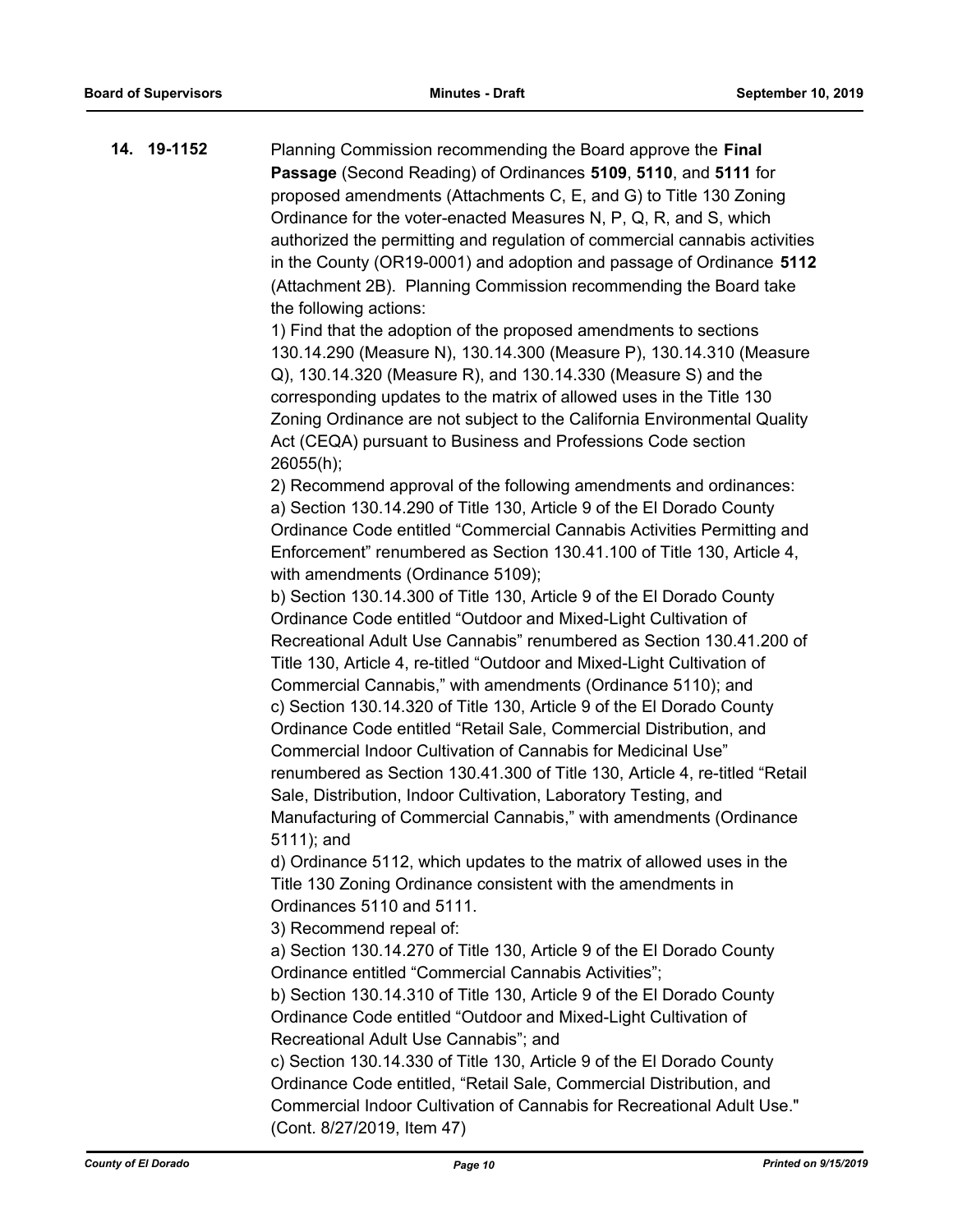**This matter was Approved and Ordinances 5109, 5110, 5111 and 5112 were Adopted upon Approval of the Consent Calendar.**

**15. 19-1177** Planning Commission recommending the Board approve the Planning Commission Bylaws modified by the Commission on July 11, 2019.

#### **FUNDING:** N/A

**This matter was Approved on the Consent Calendar.**

**16. 19-1252** Surveyor's Office recommending the Board: 1) Approve and authorize the Chair to acknowledge and accept an Irrevocable Offer of Dedication for a Drainage Easement and Road Right of Way subject to the condition that they will not be County maintained unless and until they have been accepted into the County maintained road system by Resolution of the Board of Supervisors; 2) Acknowledge and accept a Drainage Easement and Road Right of Way on behalf of those public entities that will provide services, subject to the purveyor's construction standards; and 3) Authorize the Chair to sign the Consent to Offer of Dedication and Acceptance of Offer and to record the Irrevocable Offer of Dedication with the Consent attached. Authorization for recording said Offer is pursuant to Government Code Section 7050.

**FUNDING:** Application Fees. (General Fund)

**This matter was Approved on the Consent Calendar.**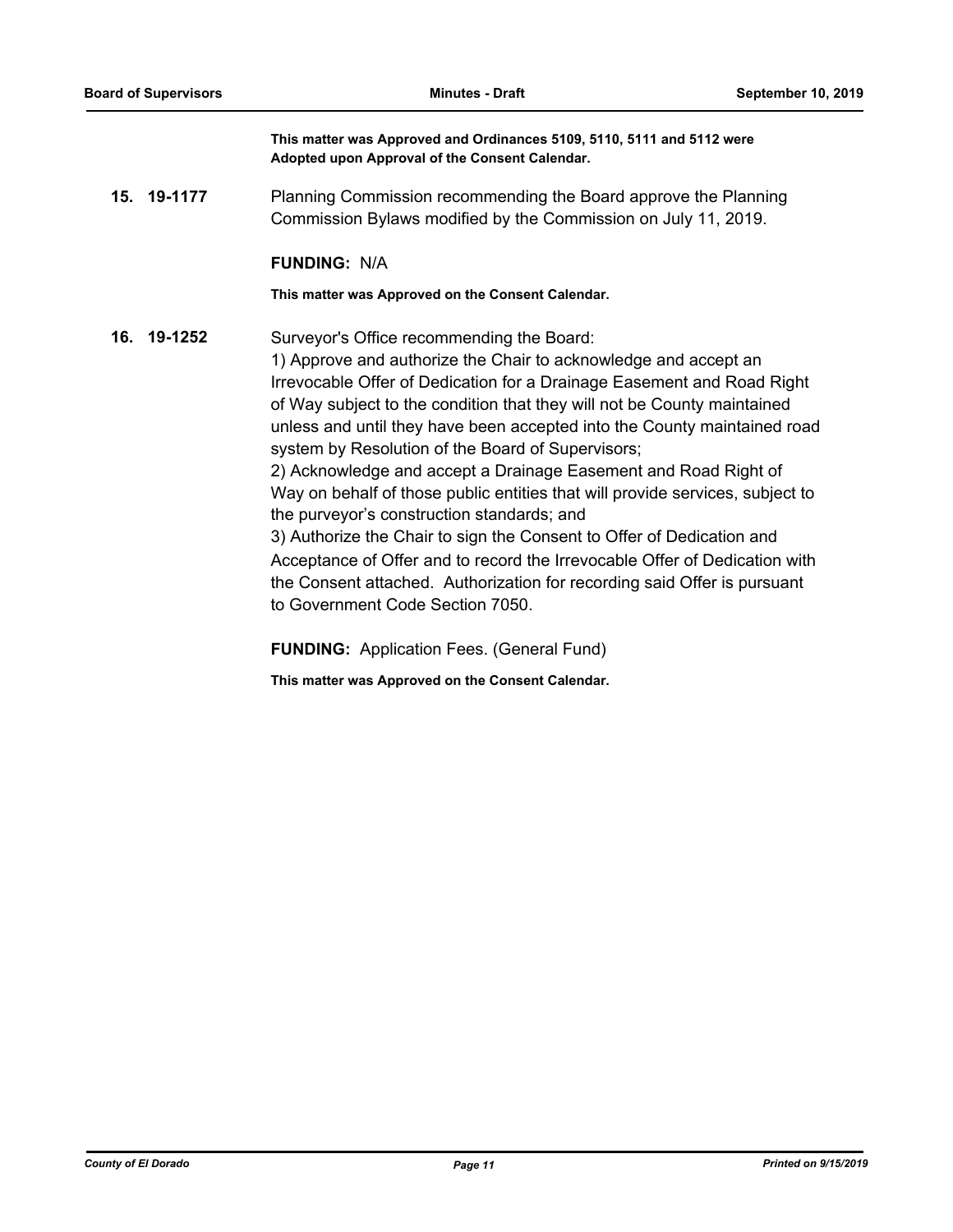#### **LAW AND JUSTICE - CONSENT ITEMS**

**17. 19-1278** District Attorney (DA) and Sheriff's Office notifying the Board and making available for review and public comment the County's submission of the Edward Byrne Memorial Justice Assistance Grant Program Fiscal Year 2019 application for funding of \$17,544. The DA's Office is requesting training, computer equipment and a small unmanned aircraft system. The Sheriff's Office is requesting training and software enhancements to the Records Management System.

**FUNDING:** Justice Assistance Grant Program.

**This matter was Approved on the Consent Calendar.**

**18. 19-1265** Sheriff's Office recommending the Board authorize the Chair and the Sheriff to sign Exhibits A & B to the Cooperative Law Enforcement Agreement, 18-LE-11051360-002, between the El Dorado County Sheriff's Office, the United States Department of Agriculture, US Forest Service Eldorado National Forest, and the US Forest Service Lake Tahoe Basin Management Unit in the total amount of \$37,000 to provide funding for the Sheriff's patrol services on national forest system roads within the El Dorado County National Forest and Lake Tahoe Basin Management Unit, as well as funding for Sheriff's Office expenditures associated with the detection of locations and activities related to the illegal production and trafficking of controlled substances during Federal Fiscal Year 2019.

**FUNDING:** United States Forest Service Funding.

**This matter was Approved on the Consent Calendar.**

**19. 19-1280** Sheriff's Office recommending the Board accept a Local Community Contribution Grant Award from the Walmart Foundation in the amount of \$1,500 for the purchase of supplies needed for community events hosted by the Sheriff's Office Homeless Outreach Team where various public agencies and private entities gather to provide services to the homeless.

**FUNDING:** Walmart Foundation Local Community Contribution Grant.

**This matter was Approved on the Consent Calendar.**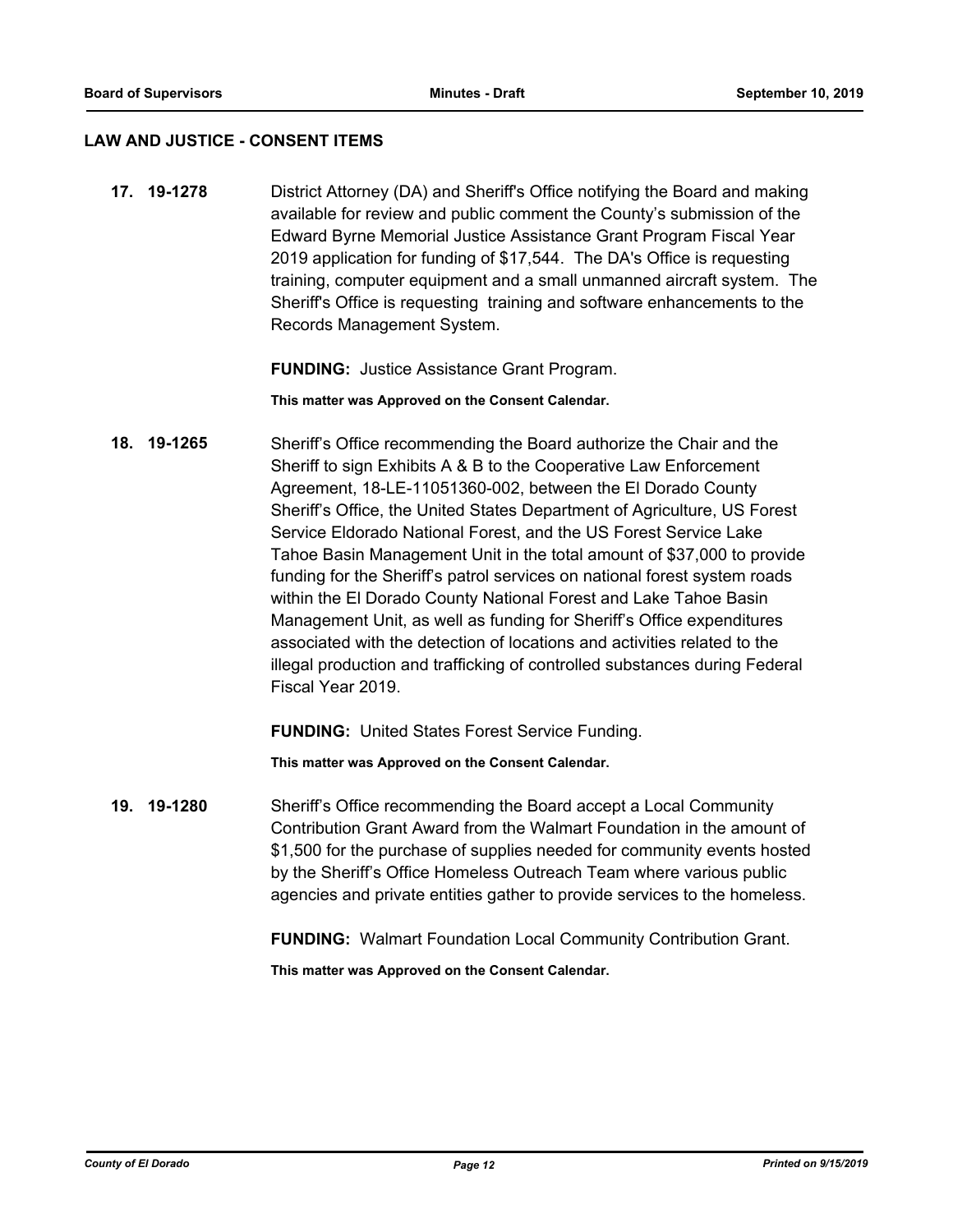**20. 19-1275** Sheriff's Office and District Attorney's Office recommending the Board: 1) Approve and authorize the Chair to sign the Fiscal Year 2018-2019 Equitable Sharing Agreement and Certification for Federal Asset Forfeiture with the United States Department of Justice and United States Department of the Treasury; and 2) Authorize Sheriff's Office and District Attorney's Office staff to electronically submit, on behalf of the Chair, the Fiscal Year 2018-2019 Equitable Sharing Agreement and Certification for Federal Asset Forfeiture with the United States Department of Justice and United States Department of the Treasury.

**FUNDING:** Revenue - Equitable Sharing (Asset Forfeiture).

**This matter was Approved on the Consent Calendar.**

## **END CONSENT CALENDAR**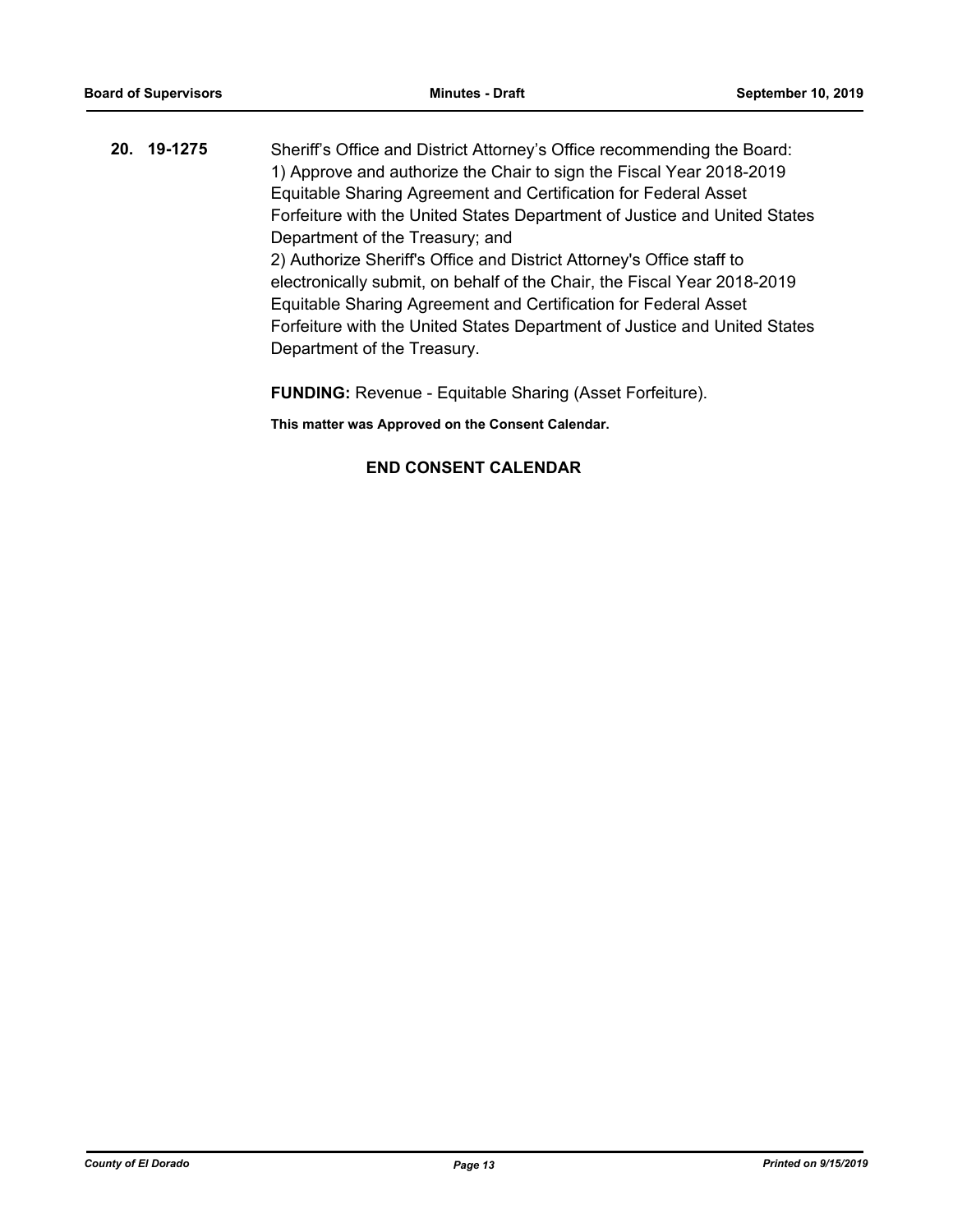#### **DEPARTMENT MATTERS (Items in this category may be called at any time)**

**21. 19-1185** Clerk of the Board recommending the Board consider adoption of Board Policy I-1 *Business Cards for Members of Boards, Committees, and Commissions* pursuant to Board direction on May 21, 2019. (Est. Time: 10 Min.)

**FUNDING:** General Fund.

*Public Comment: M. Lane, K. Payne*

**A motion was made by Supervisor Hidahl, seconded by Supervisor Veerkamp to Approve this matter adding language to Board Policy I-1 Section II (G) (3) Pursuant to this policy, committee members are prohibited from: Using or distributing the business card for personal or professional gain, financial gain, "government discount," or similar purpose.**

- **Yes:** 3 Veerkamp, Novasel and Hidahl
- **Noes:** 2 Frentzen and Parlin
- **22. 19-1337** Supervisors Novasel and Hidahl, as the Fiscal Year 2019/2020 Budget Adhoc Committee, recommending the Board direct staff to: 1) Proceed with a General Plan amendment to remove Section 10.1.6.4 which states, "The majority of transient occupancy tax generated revenue shall be directed toward the promotion of tourism, entertainment, business and leisure travel in El Dorado County"; and 2) Direct staff to return to the Board with an additional budget policy that states, "transient occupancy tax revenue shall be directed toward the impact of tourism and economic development." (Est. Time: 30 Min.) *Public Comment: K. Payne, K. Greenwood, M. Lane, T. Kayes, S. Taylor, L. Brent-Bumb*

**A motion was made by Supervisor Veerkamp, seconded by Supervisor Novasel to Approve this matter and direct staff to:**

**1) Proceed with a General Plan amendment to remove Section 10.1.6.4 which states, "The majority of transient occupancy tax generated revenue shall be directed toward the promotion of tourism, entertainment, business and leisure travel in El Dorado County"; and**

**2) Return to the Board with an additional budget policy that states, "transient occupancy tax revenue shall be directed toward the impact of tourism and economic development." Staff are to include in this policy protective language of promotion, treatment of Veteran's funding until otherwise determined and a priority list as to how transient occupancy tax is to be distributed.**

**Yes:** 5 - Veerkamp, Frentzen, Novasel, Hidahl and Parlin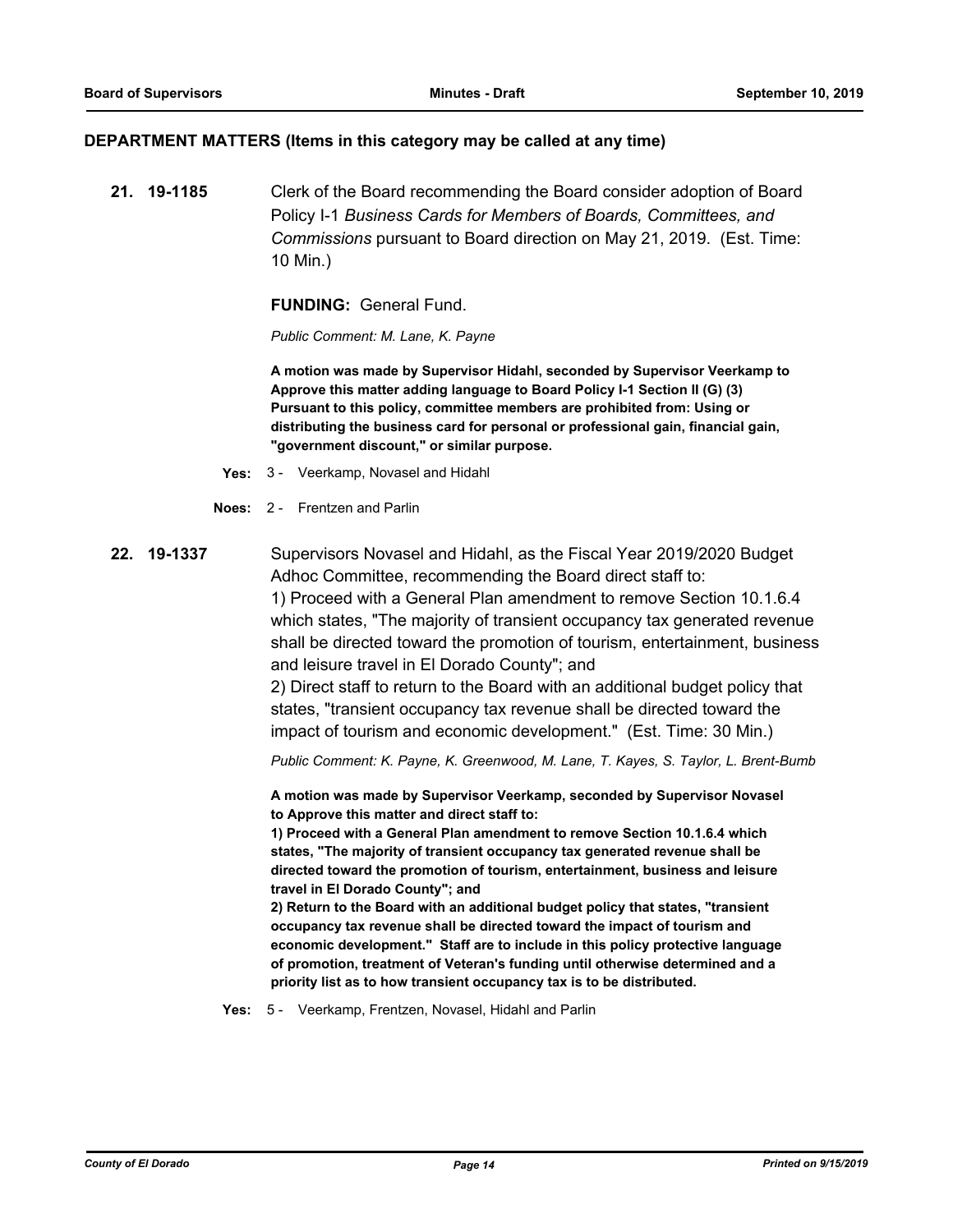**23. 19-1325** Supervisor Parlin recommending the Board authorize the Chair to sign the attached letter to the Bureau of Reclamation, conveying the County's concerns over the Auburn State Recreation Area (ASRA) Preliminary General Plan and the Draft Resource Management Plan. (Est. Time: 15 Min.)

#### **FUNDING:** N/A

*Public Comment: K. Payne, K. Krueger, J. Thorton, M. Lane, T. Kayes, K. Greenwood, S. Taylor*

**A motion was made by Supervisor Parlin, seconded by Supervisor Frentzen to Approve this matter and direct staff to:**

**1) Add additional language to paragraph three of the letter to the Bureau of Reclamation to read "Without adequate mitigation," adding hundreds of campsites into our high fire-risk communities will only exacerbate the risk of catastrophic wildfire; and**

**2) Send a copy of the Bureau of Reclamation letter to Congressman Tom McClintock, Assemblyman Kevin Kiley, Placer County Board of Supervisors, El Dorado County Water Agency and any others deemed appropriate.**

**Yes:** 5 - Veerkamp, Frentzen, Novasel, Hidahl and Parlin

## **11:00 A.M. - TIME ALLOCATION**

**24. 19-1215** Chief Administrative Office recommending the Board: 1) Receive a presentation on the El Dorado - Sacramento Municipal Utility District (SMUD) Cooperation Agreement special revenue fund as requested at the June 17, 2019, Budget Hearing; and 2) Provide direction to staff on the need to return to the Board with any recommended revisions to the current SMUD fund expenditure practices. (Est. Time: 30 Min.)

**FUNDING:** SMUD Funds.

*Public Comment: H. Penn, N. Rangel, K. Payne, J. McIver, T. Kayes, S. Taylor, D. Kendall*

**A motion was made by Supervisor Parlin, seconded by Supervisor Frentzen to Approve this matter and direct staff to:**

**1) Return to the Board with detailed information, including historical information on where the funds have been used and the requirements surrounding the funding, from all current recipients receiving funding from the El Dorado - Sacramento Municipal Utility District (SMUD) Cooperation Agreement special revenue fund including the Georgetown Divide Public Utility District (GDPUD); and**

**2) Explore the possibility of working with the El Dorado Water and Power Agency to renegotiate the El Dorado - Sacramento Municipal Utility District (SMUD) Cooperation Agreement special revenue fund agreement with SMUD.**

**Yes:** 5 - Veerkamp, Frentzen, Novasel, Hidahl and Parlin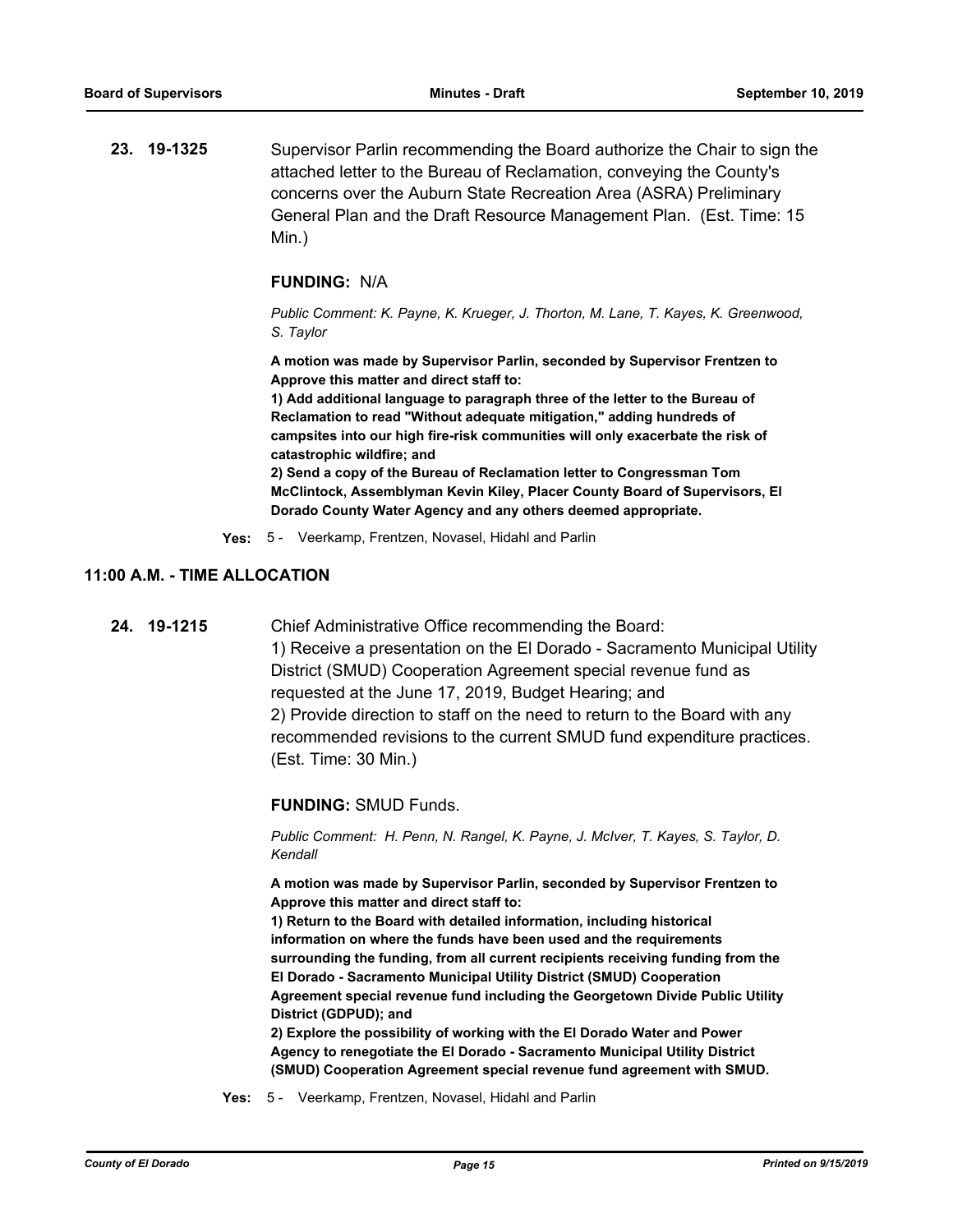#### **1:30 P.M. - TIME ALLOCATION**

**25. 19-1323** Chief Administrative Office, Cemeteries and Airport Division, recommending the Board:

> 1) Approve and authorize the Chair to sign Resolution **148-2019**, Resolution of Intention to Form Western Slope Cemetery Zone of Benefit within County Service Area 9;

> 2) Direct staff on what cemetery zone of benefit decision points should be included in a ballot measure brought forward to the Board Supervisors in a resolution;

3) Set a public hearing for November 5, 2019, at 10:00 a.m. to consider formation of the zone of benefit; and

4) Approve a budget transfer to increase appropriations in the Chief Administrative Office, Cemeteries and Airport Division, by \$24,000, and reduce the General Fund Appropriation for Contingency by a like amount, to pay for the required mailing of postcards to the parcel owners, in the proposed zone, for the date and time of the public hearing (4/5 vote required to approve budget transfer). (Est. Time: 45 Min.)

#### **FUNDING:** General Fund.

*Public Comment: M. Roberts, K. Payne, E. Pitsby, M. Lane, T. Kayes*

**A motion was made by Supervisor Frentzen to direct staff and the Cemetery Advisory Committee to:**

**1) Explore creating Pioneer Memorial Parks and lowering the maintenance costs for the cemeteries;**

**2) Electronically document all the graves in the cemeteries utilizing volunteers, satellite maps and information; and**

**3) Determine which businesses are interested in operating the cemeteries and work with these businesses to generate revenue sharing with El Dorado County. Motion Failed for lack of a second.**

**A motion was made by Supervisor Novasel, seconded by Supervisor Hidahl to Approve this matter and Adopt Resolution 148-2019. The Board directed staff to:**

**1) Create one large zone of benefit on the western slope;**

**2) Move forward with a parcel tax, for all taxable parcels of \$9.00;**

**3) Return to the Board with a recommendation on an inflation factor which could be attached to the parcel tax; and**

**4) Include a ten-year sunset date for the parcel tax.**

**Supervisor Frentzen registered a No vote on this matter.**

**Yes:** 4 - Veerkamp, Novasel, Hidahl and Parlin

**Noes:** 1 - Frentzen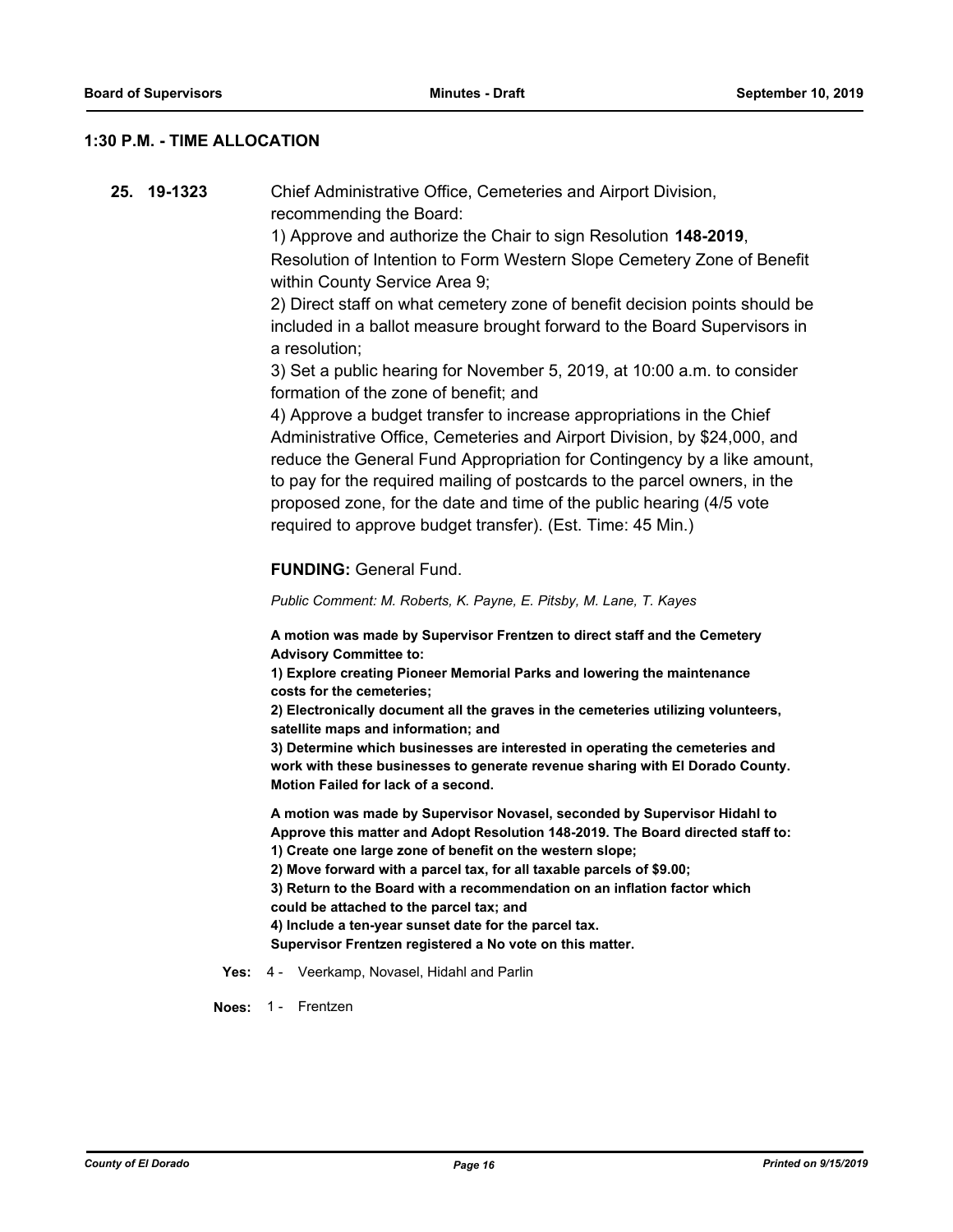## **2:30 P.M. - TIME ALLOCATION**

**26. 19-1290** HEARING - Ad Hoc Cannabis Committee, in coordination with the Chief Administrative Office, recommending the Board adopt and authorize the Chair to sign Resolution **141-2019** establishing commercial cannabis fees for the unincorporated county for the pre-application, application, monitoring, and renewal process for commercial cannabis. (Est. Time: 1 Hr.) (Cont. 8/27/19, Item 44)

**FUNDING:** Commercial Cannabis Fees.

*Public Comment: R. Miller, D.Schaffer, R. Miller, C. Litcome, T. Kayes*

**Supervisor Novael opened the public hearing and upon conclusion of public comment and staff input, closed the hearing. A motion was made by Supervisor Hidahl, seconded by Supervisor Veerkamp to Adopt Resolution 141-2019 Cannabis Fee Resolution - Number 2 (Attachment C).**

**Yes:** 5 - Veerkamp, Frentzen, Novasel, Hidahl and Parlin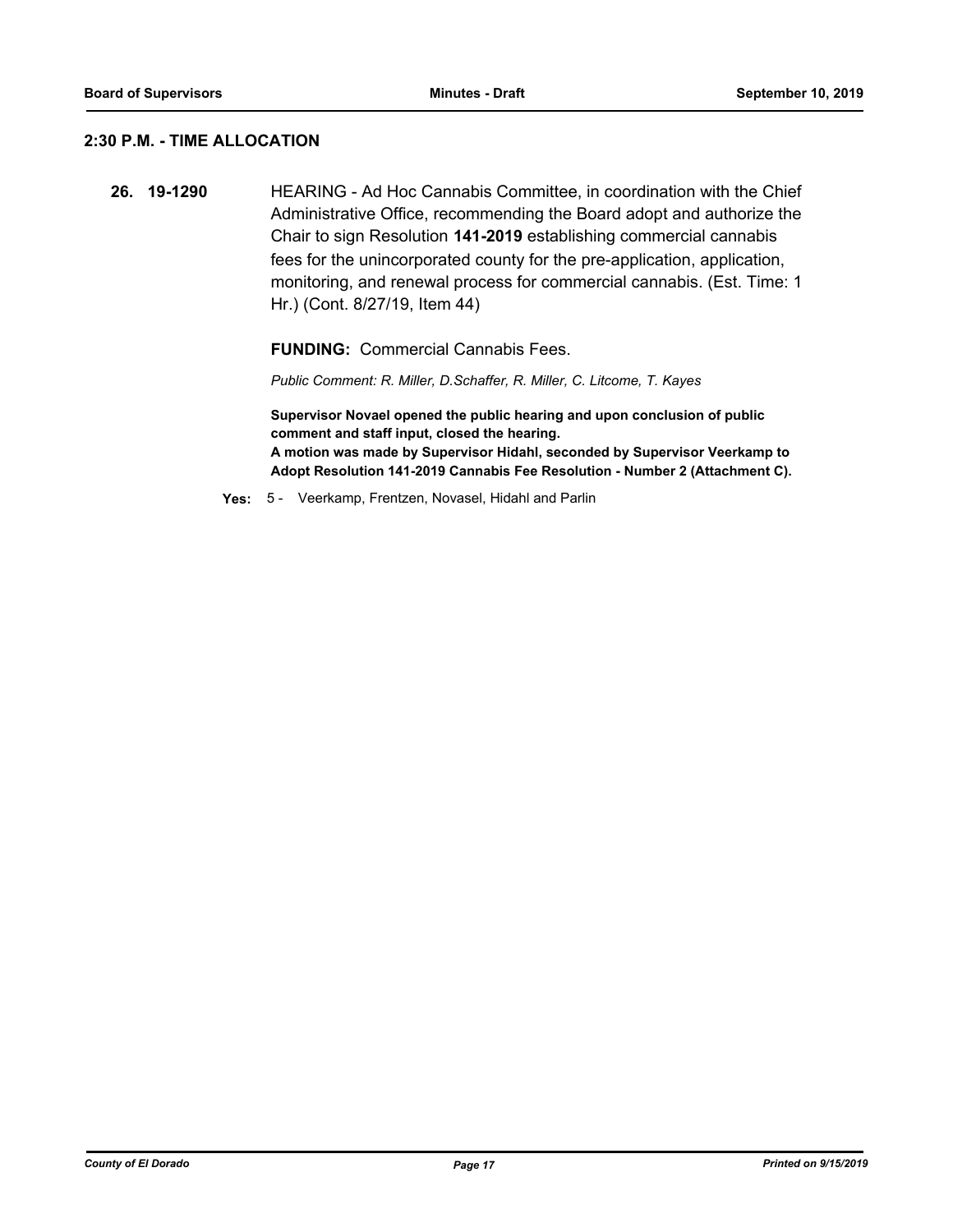#### **ITEMS TO/FROM SUPERVISORS**

**Supervisor Hidahl reported on the following: Cemetery Advisory Committee meeting. Behavioral Health Commission meeting. El Dorado Hills ground breaking event. Meeting with Planning and Building Department Director. California State Association of Counties Building meeting. Transportation/Transit meeting. Oakmont of El Dorado Hills grand opening. Joint Homeless meeting. El Dorado Hills Community Council meeting. Meeting with Planning and Building Department staff. Supervisor Frentzen reported on the following: Heritage Village Park ground breaking. Grizzly Flat Community Services District. One and one meetings with staff. Local Agency Formation Commission meeting. Supervisor Veerkamp reported on the following: Fire Chief's associates meeting. Senior Day Care. Grand Jury. Valley Vision luncheon. Sacramento Area Council of Governments Transportation Committee meeting. Transportation/Transit meeting. Marshall Medical mixer. New Employee orientation. Tour of Public Safety Facility. Events at the Fairgrounds. Supervisor Parlin reported on the following: Valley Vision meeting. Cemetery Advisory Committee meeting. Senior Center event. Montessori project. Mobile home meeting. Kelsey Schoolhouse breakfast. Sierra Nevada Conservancy tour. Sierra Nevada Conservancy board meeting. Transportation/Transit meeting. SOFAR collaboration meeting. Joint Homelessness meeting. Shingle Springs community breakfast. Garden Valley Fire breakfast. High Hill picnic. Tree Mortality Task Force meeting. Rural County Representatives of California update. Human Rights Commission meeting. Divide meeting.**

**Supervisor Novasel reported on the following: Fallen Leaf Community Services District meeting.**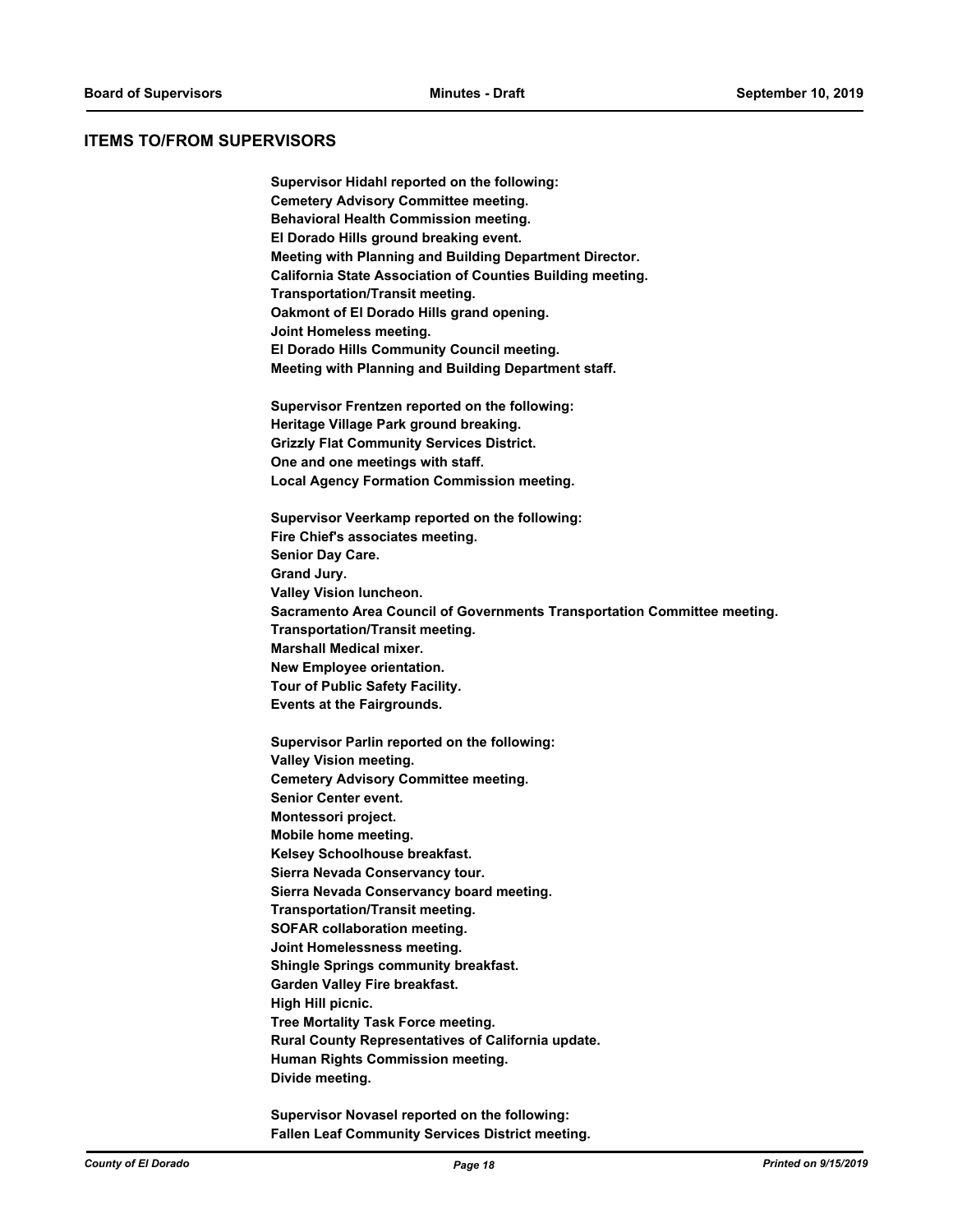**Road Closure in Tahoe over Labor Day. CalTrans town hall meeting. Joint Homelessness meeting. First Five meeting. Town Hall meeting tomorrow in Tahoma.**

## **CAO UPDATE**

**Don Ashton, Chief Administrative Officer, reported on the following: Insurance Commissioner cancelled town hall meetings. Year End Books to close this Friday.**

**ADJOURNED AT 5:43 P.M. in honor of Chic Bist.**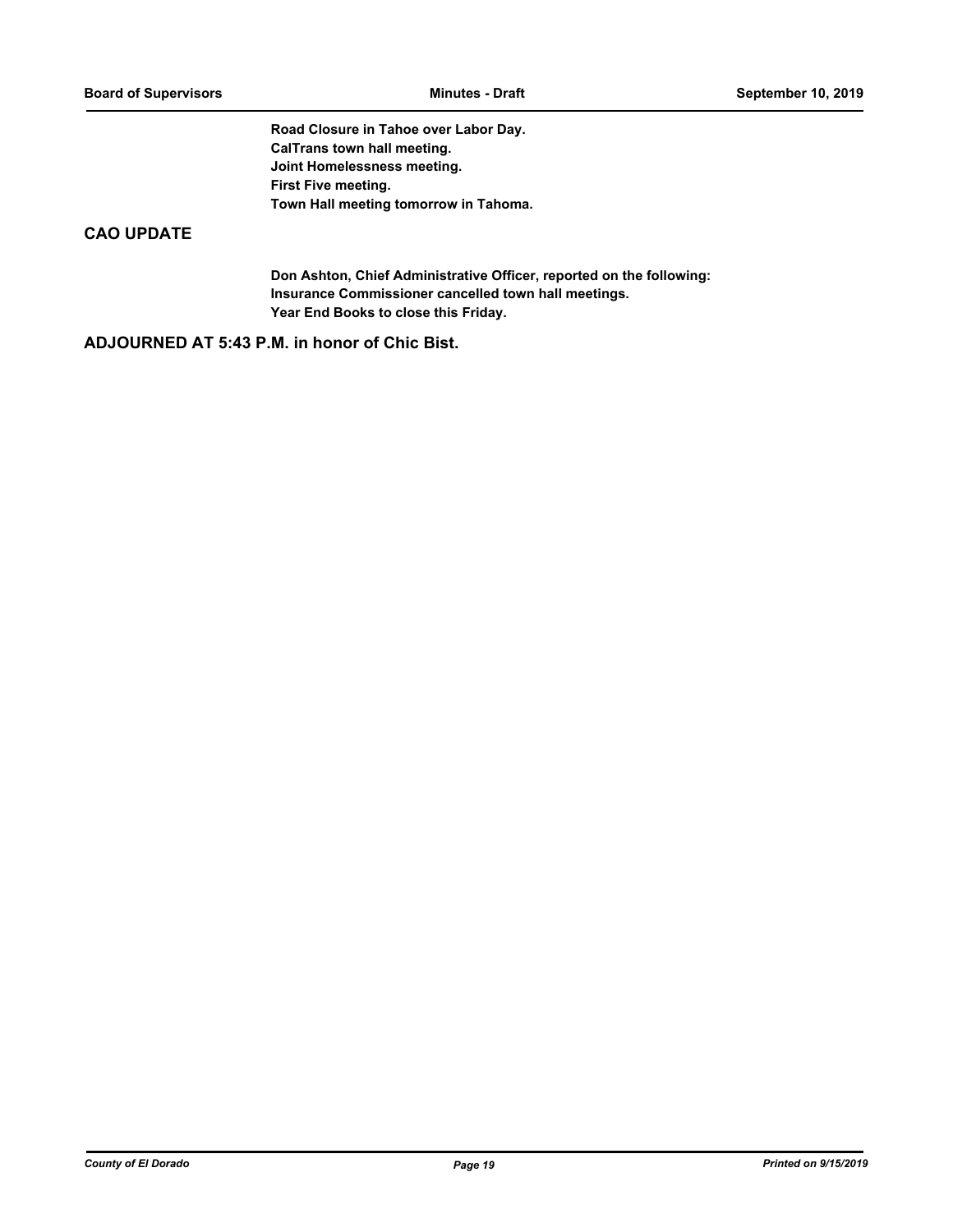## **CLOSED SESSION**

|     | 27. 19-1148 | <b>Pursuant to Government Code Section 54957- Public Employee</b><br>Performance Evaluation. Title: Agricultural Commissioner/Sealer of<br>Weights & Measures. (Est. Time: 15 Min.) |
|-----|-------------|-------------------------------------------------------------------------------------------------------------------------------------------------------------------------------------|
|     |             | No Action Reported. All five Supervisors participated.                                                                                                                              |
| 28. | 19-1253     | <b>Pursuant to Government Code Section 54957- Public Employee</b><br><b>Performance Evaluation.</b> Title: Director of Environmental Management.<br>(Est. Time: 15 Min.)            |
|     |             | No Action Reported. All five Supervisors participated.                                                                                                                              |
| 29. | 19-1350     | <b>Pursuant to Government Code Section 54957- Public Employee</b><br><b>Appointment.</b> Title: Interim Director of Information Technologies. (Est.<br>Time: 15 Min.)               |
|     |             | No Action Reported. All five Supervisors participated.                                                                                                                              |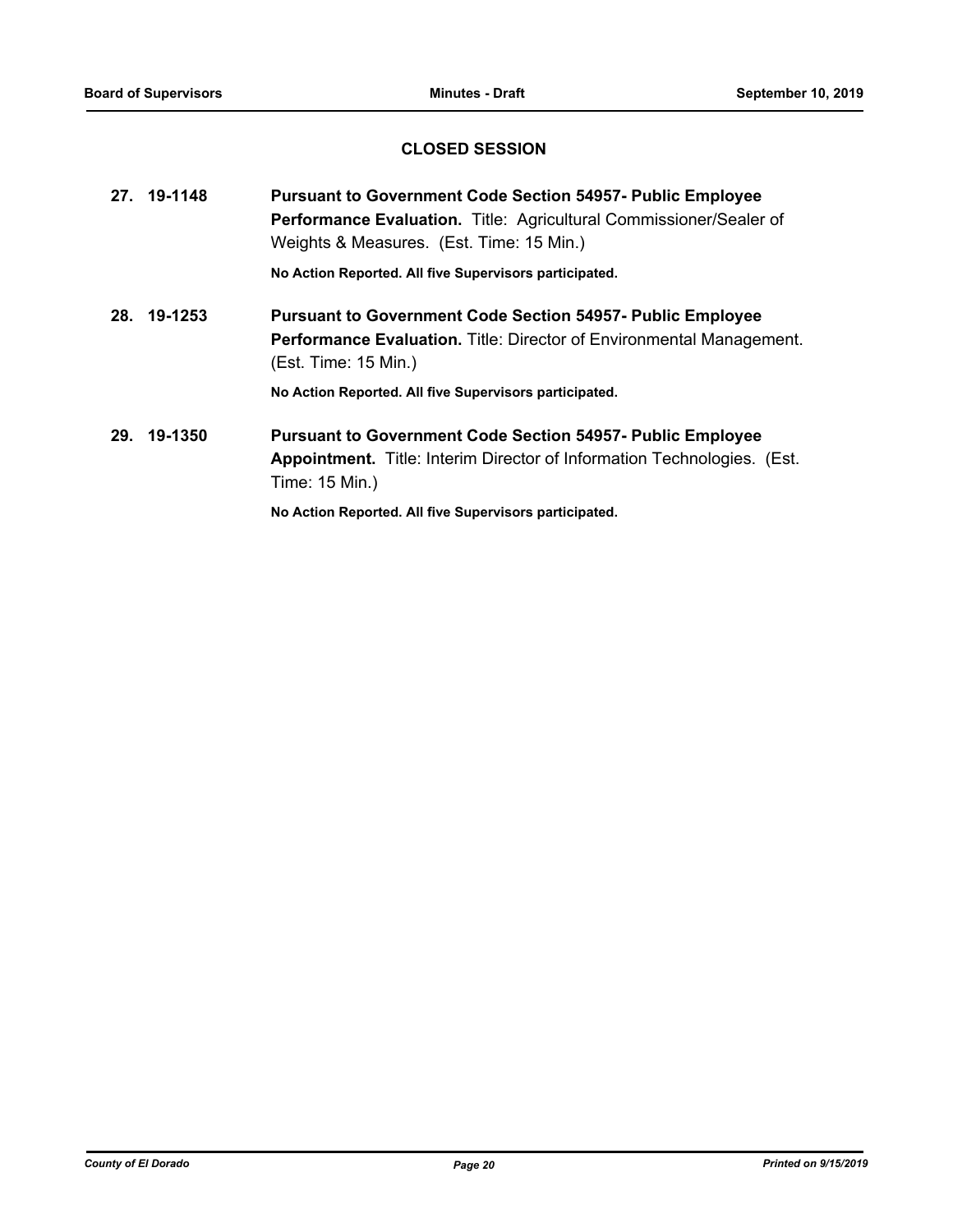On August 19, 2003, the Board adopted the following protocol: It is a requirement that all speakers, County staff and the public, when approaching the podium to make a visual presentation to the Board of Supervisors, must provide the Clerk with the appropriate number of hard copies of the presentation for Board members and the audience.